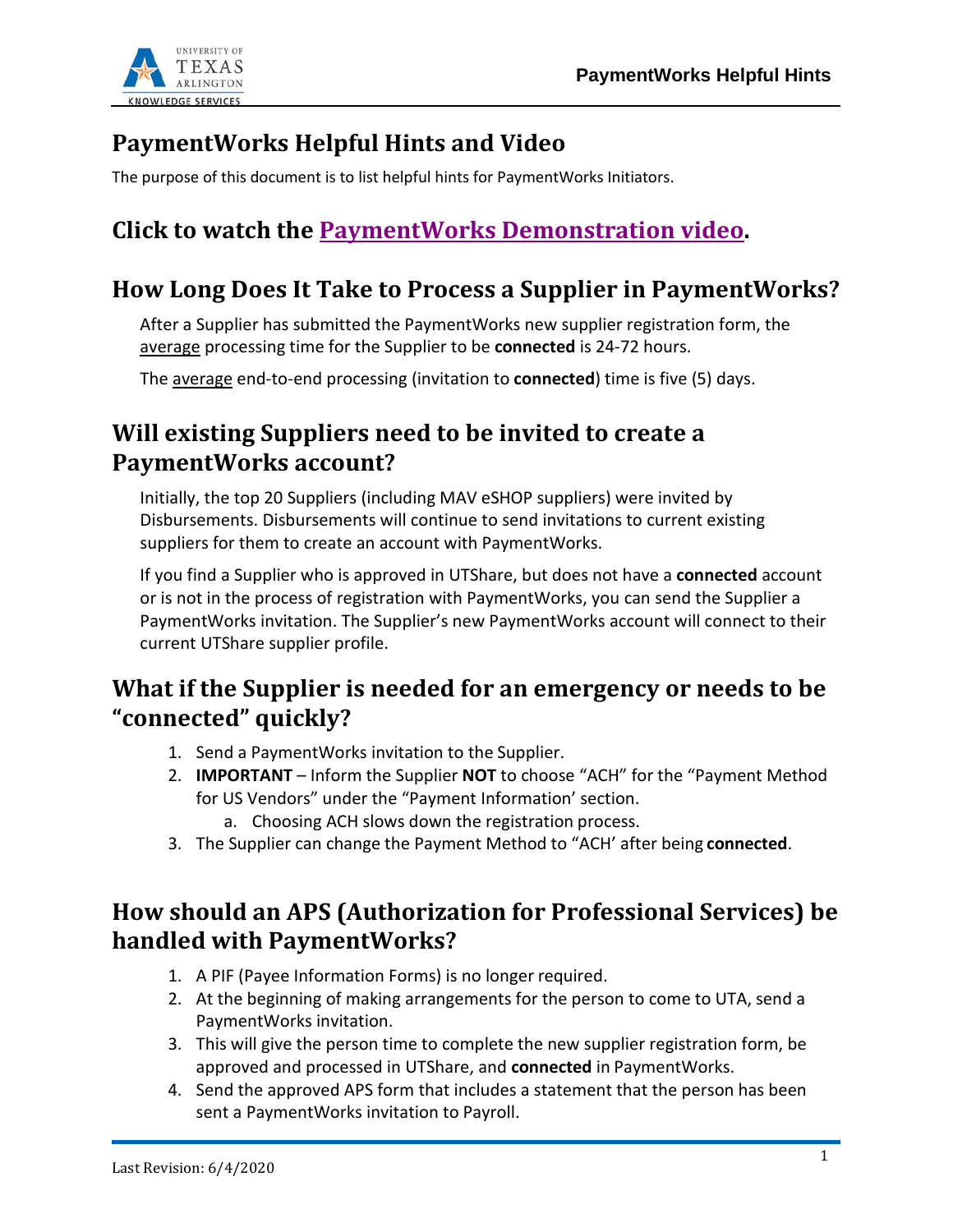

5. When you receive the **connected** confirmation email for the person, notify Payroll a[t](mailto:payroll@uta.edu) [payroll@uta.edu.](mailto:payroll@uta.edu)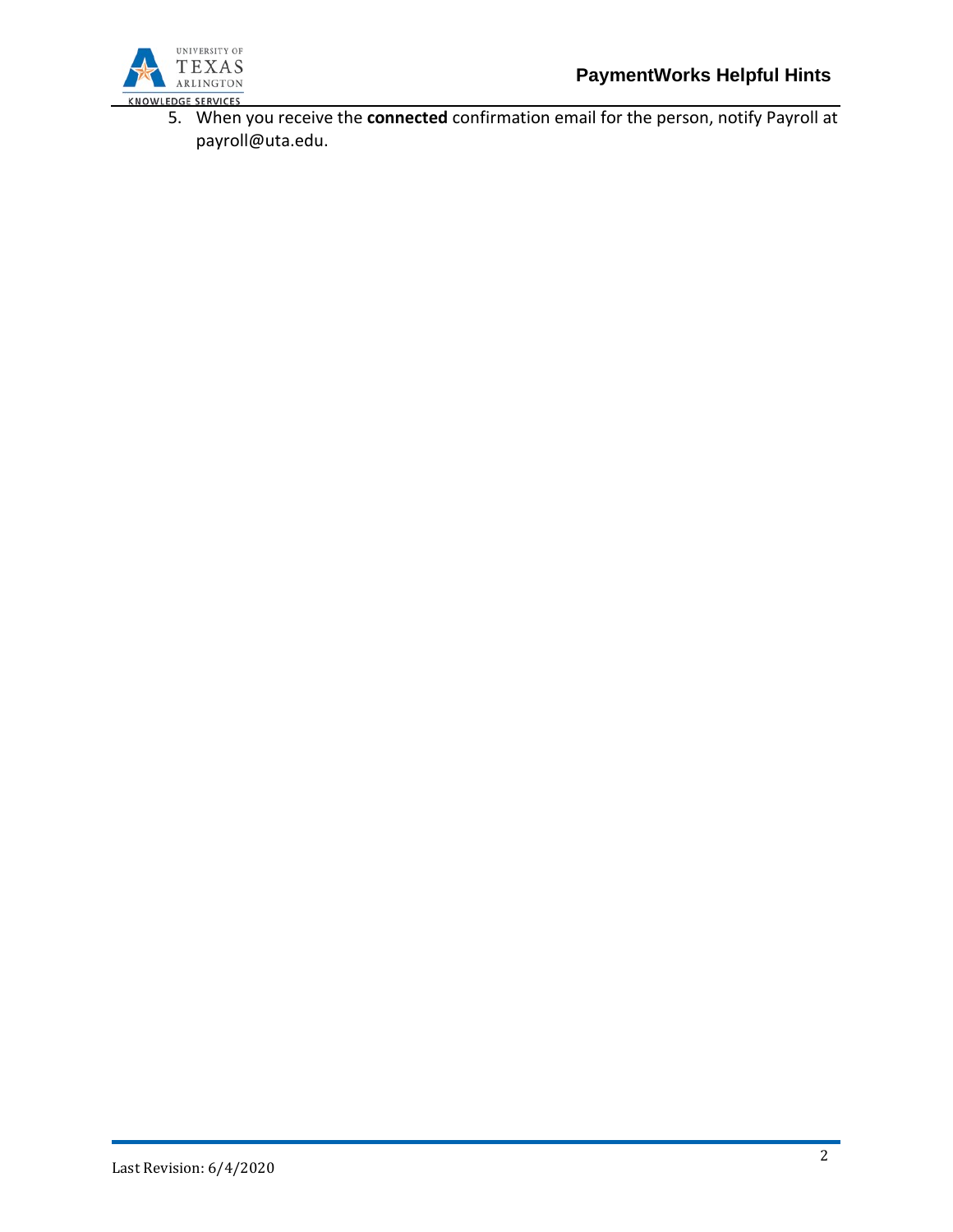

#### **An existing Supplier needs to add or change an address.**

- 1. An existing Supplier with no PaymentWorks account must receive an invitation from UTA to create an account with PaymentWorks.
- 2. If the Supplier has a PaymentWorks account, go to #3.
- 3. The Supplier will make the change in their PaymentWorks account and submit for approval by UTA Disbursements.

## **Creating an invitation you get "An invitation was previously sent to this email address."**

This indicates that someone else may have previously sent an invitation. PaymentWorks does not allow multiple invitations to be sent to a single email address.

| Company/Individual Name:                                           |  |  |  |  |  |  |
|--------------------------------------------------------------------|--|--|--|--|--|--|
| Robert                                                             |  |  |  |  |  |  |
| Contact E-Mail:"<br>ryan.skousen@aexp.com                          |  |  |  |  |  |  |
| An invitation was previously sent to this email address            |  |  |  |  |  |  |
| Vorify Sentest E-Mail:                                             |  |  |  |  |  |  |
| ryan.skousen@aexp.com                                              |  |  |  |  |  |  |
| Is this invitation to an individual or entity?:"<br>- Choose One - |  |  |  |  |  |  |
| Description of Products/Services:                                  |  |  |  |  |  |  |
| Required Field                                                     |  |  |  |  |  |  |

## **My Supplier did not receive the invitation. (Resend Invitation)**

Initiators have the ability to resend an invitation; however do not resend unless the Supplier notifies you that the initial email was not received.

- 1. Verify that the Supplier has checked their spam/junk folder for the original invitation.
- 2. Click on the **Invitation status** in the Invitation column.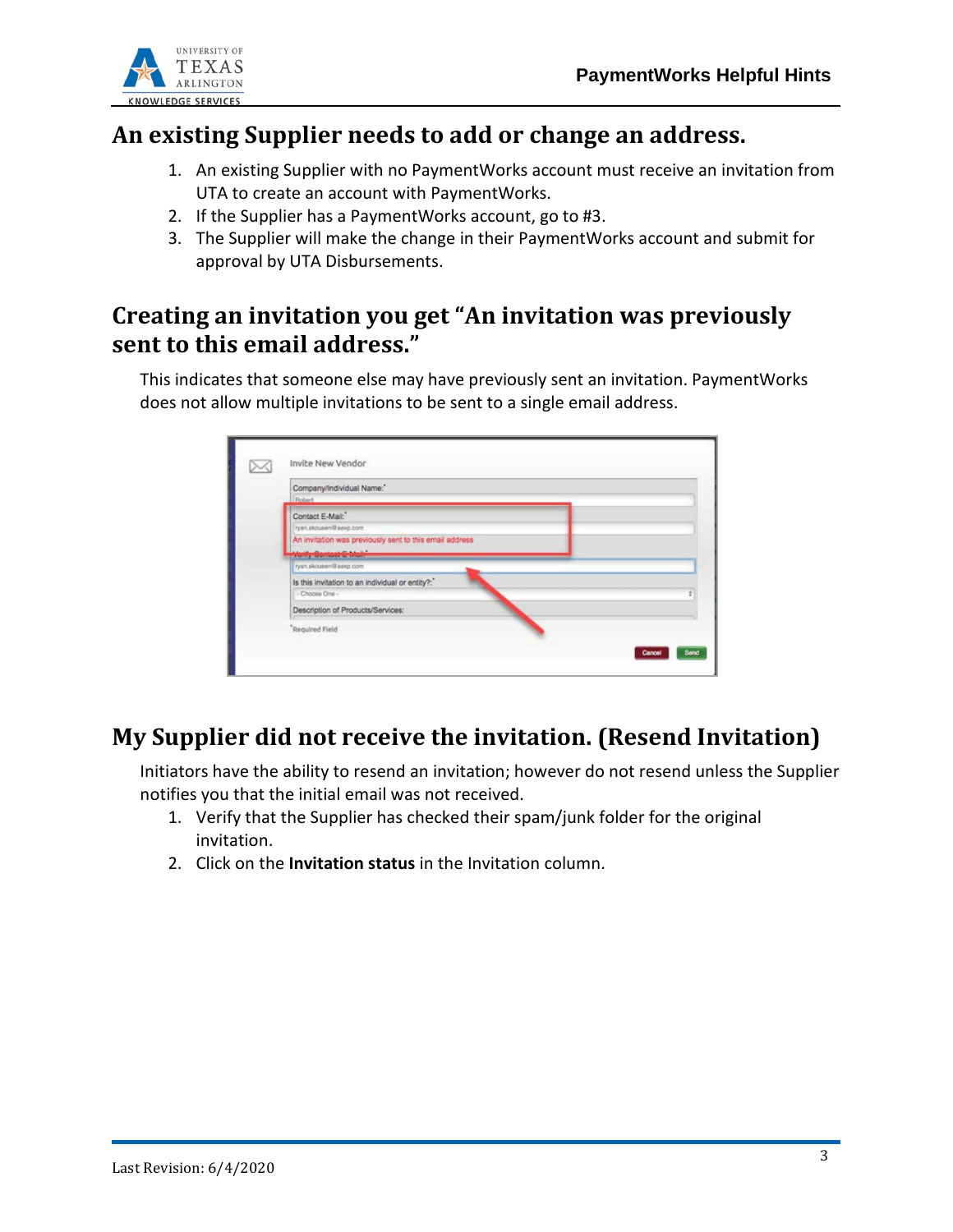

3. At the bottom of the **Invitation Details** expanded screen, click the "**Resend Invitation"** button.

| Help<br><b>PaymentWorks</b><br>$=$<br>Nita.<br><b>Vendor Master Updates</b><br>۰<br>The University of Texas at Arlington (Dev) |                                                                                                       |                                                                                   |                                                                                                                 |            |                       | Account<br>Lo     |                       |                                                                               |                                    |
|--------------------------------------------------------------------------------------------------------------------------------|-------------------------------------------------------------------------------------------------------|-----------------------------------------------------------------------------------|-----------------------------------------------------------------------------------------------------------------|------------|-----------------------|-------------------|-----------------------|-------------------------------------------------------------------------------|------------------------------------|
| n Home                                                                                                                         |                                                                                                       | <b>1</b> Vendor Profiles                                                          | <b>C</b> New Vendors                                                                                            |            |                       |                   |                       |                                                                               |                                    |
| o <sup>o</sup> SHOW: Onboardings $\mathbf v$                                                                                   |                                                                                                       |                                                                                   |                                                                                                                 |            |                       |                   |                       |                                                                               |                                    |
|                                                                                                                                |                                                                                                       | VIDEO IN<br><b>TUTORIAL</b>                                                       | ONBOARD START                                                                                                   | UPDATED ~  | VENDOR NAME           | <b>INVITATION</b> | <b>VENDOR ACCOUNT</b> | NEW VENDOR REGISTRATION                                                       | 人<br>% COMPLETE                    |
| Filter Results:<br>Vendor Name:                                                                                                | $\circ$                                                                                               |                                                                                   | 04/23/2020                                                                                                      | 05/18/2020 | Baxter<br>Corporation | Delivered         | No Account            | Not Started                                                                   |                                    |
| Vendor#:<br>Contact E-Mail:                                                                                                    | $\circ$<br>$\circ$                                                                                    |                                                                                   | 04/22/2020                                                                                                      | 05/17/2020 | Baxter Inc.           | Opened            | No Account            | Not Started                                                                   |                                    |
| Invitation<br>Approval:<br>Invitation<br>Delivered.<br>Account                                                                 |                                                                                                       | $\boldsymbol{\mathrm{v}}$<br>$\boldsymbol{\mathrm{v}}$<br>$\overline{\mathbf{v}}$ | <b>Invitation Details:</b><br>Initiator:<br>Initiator (utapw2020+initiator@gmail.com)                           |            |                       | SE foreign        | Vendor Name:          | Contact E-mail:<br>Initiated:<br>Utapw2020+Foreignse@gmail.c 04/21/2020<br>om | close<br>Email Sent:<br>04/21/2020 |
| Registration<br>Form:                                                                                                          | Created:<br><b>Custom Fields:</b><br>$\mathbf{v}$<br>Description of Goods and Services : test foreign |                                                                                   |                                                                                                                 |            |                       |                   |                       |                                                                               |                                    |
| Source:<br>Invitation<br>Initiator:                                                                                            | $\overline{a}$                                                                                        | $\overline{\mathbf{v}}$                                                           | Initiator Department : ap<br>Initiator Phone Number :<br>Reason for Inviting the Supplier : Product and Service |            |                       |                   |                       |                                                                               |                                    |
| <b>Clear Filters</b>                                                                                                           | Send Invitation                                                                                       |                                                                                   |                                                                                                                 |            |                       |                   |                       | <b>Cancel Reminders O</b>                                                     | Resend Invitation C                |

# **An incorrect email address was entered on the original invitation.**

Initiators can correct and resend invitations with statuses of Sent, Delivered, and Not Deliverable. To resend the invitation with the correct address:

- 1. Click on the **Invitation status** in the Invitation column.
- 2. In the expansion pane, click on the "**Resend Invitation**" button.
- 3. Enter the new email address in the "Contact E-Mail" and "Verify Contact E-Mail" fields.
- 4. Click the "**Send**" button.

| ONBOARD START                      | <b>UPDATED W</b>                                | VENDOR NAME                                              | <b>INVITATION</b> | VENDOR ACCOUNT | NEW VENDOR REGISTRATION.                                                                   | % COMPLETE          |  |  |
|------------------------------------|-------------------------------------------------|----------------------------------------------------------|-------------------|----------------|--------------------------------------------------------------------------------------------|---------------------|--|--|
| 04/22/2020                         | 05/17/2020                                      | Baxter Inc.                                              | Opened            | No Account     | Not Started                                                                                |                     |  |  |
| <b>Invitation Details:</b>         |                                                 |                                                          |                   |                |                                                                                            | close               |  |  |
| Initiator:<br>⋉<br>Initiator (utas |                                                 | Resend New Vendor Invitation                             |                   |                | Email Sent:<br>ct E-mail:<br>Initiated:<br>2020+Foreignse@gmail.c 04/21/2020<br>04/21/2020 |                     |  |  |
|                                    | Company/Individual Name."<br><b>ISE foreign</b> |                                                          |                   |                |                                                                                            |                     |  |  |
| <b>Custom Field</b>                | Contact E-Mail:                                 | Litapv2020+Foreignse@pmail.com                           |                   |                |                                                                                            |                     |  |  |
| Description<br>Initiator Depa      |                                                 | Verify Contact E-Mail:<br>Litape2020+Foreignse@gmail.com |                   |                |                                                                                            |                     |  |  |
| <b>Initiator Phon</b>              | test foreign                                    | Description of Goods and Services."                      |                   |                |                                                                                            |                     |  |  |
| Reason for In                      |                                                 | Initiator Department."                                   |                   | w              |                                                                                            |                     |  |  |
|                                    | "Required Field                                 |                                                          |                   | Send<br>Cancel | Cancel Reminders <sup>O</sup>                                                              | Resend Invitation C |  |  |

Note: If you send a new invitation to correct an email address, and the original invitation with the incorrect email address is still sending reminders, cancel the reminders for the original invitation.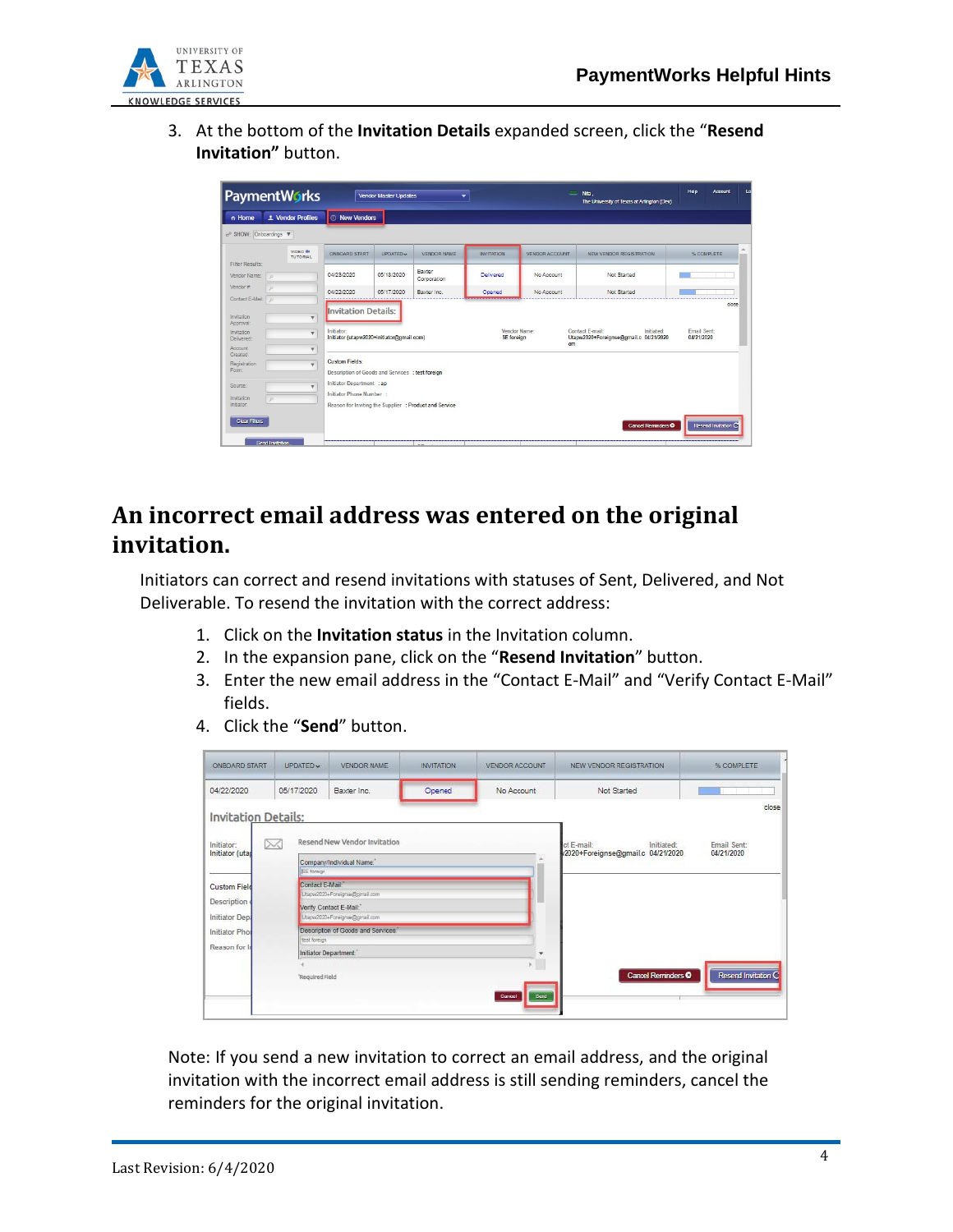

### **My Supplier has not completed the new supplier registration form.**

The Supplier will receive emails until the new supplier registration form is submitted, the reminders are cancelled, or the fifth reminder is sent. Automatically generated reminder email notifications are sent for a period of time starting from the date the email invitation is sent.

- $\bullet$  1<sup>st</sup> reminder 3 days
- $2<sup>nd</sup>$  reminder 7 days
- $\bullet$  3<sup>rd</sup> reminder 14 days.
- $\bullet$  4th reminder 21 days
- $\bullet$  5<sup>th</sup> reminder 28 days
- Automatic reminders stop after the fifth  $(5<sup>th</sup>)$  reminder.

Note: Do not re-send an invitation, other than to correct an email address, unless the Supplier notifies you that they did not receive the initial invitation email.

#### **I do not see the Supplier number.**

When the Supplier has been approved and processed in UTShare, the Supplier number will be displayed in PaymentWorks, and the Supplier will be **connected**.

A Supplier cannot be used for purchasing goods and services until they are **connected** and listed in PaymentWorks on one of the following:

- **Vendor Profiles** tab
- **Suppliers** tab with a **green** dot in the "Connected" column.

## **I Need to Delete a Supplier Invitation or My Invited Supplier Will No Longer be Used. (Cancel Invitation)**

- 1. Click on the Supplier's **Invitation** status.
- 2. In the expanded window, click on the **Cancel Reminders** button.
- 3. A "proceed" screen will appear; click the **OK** button.